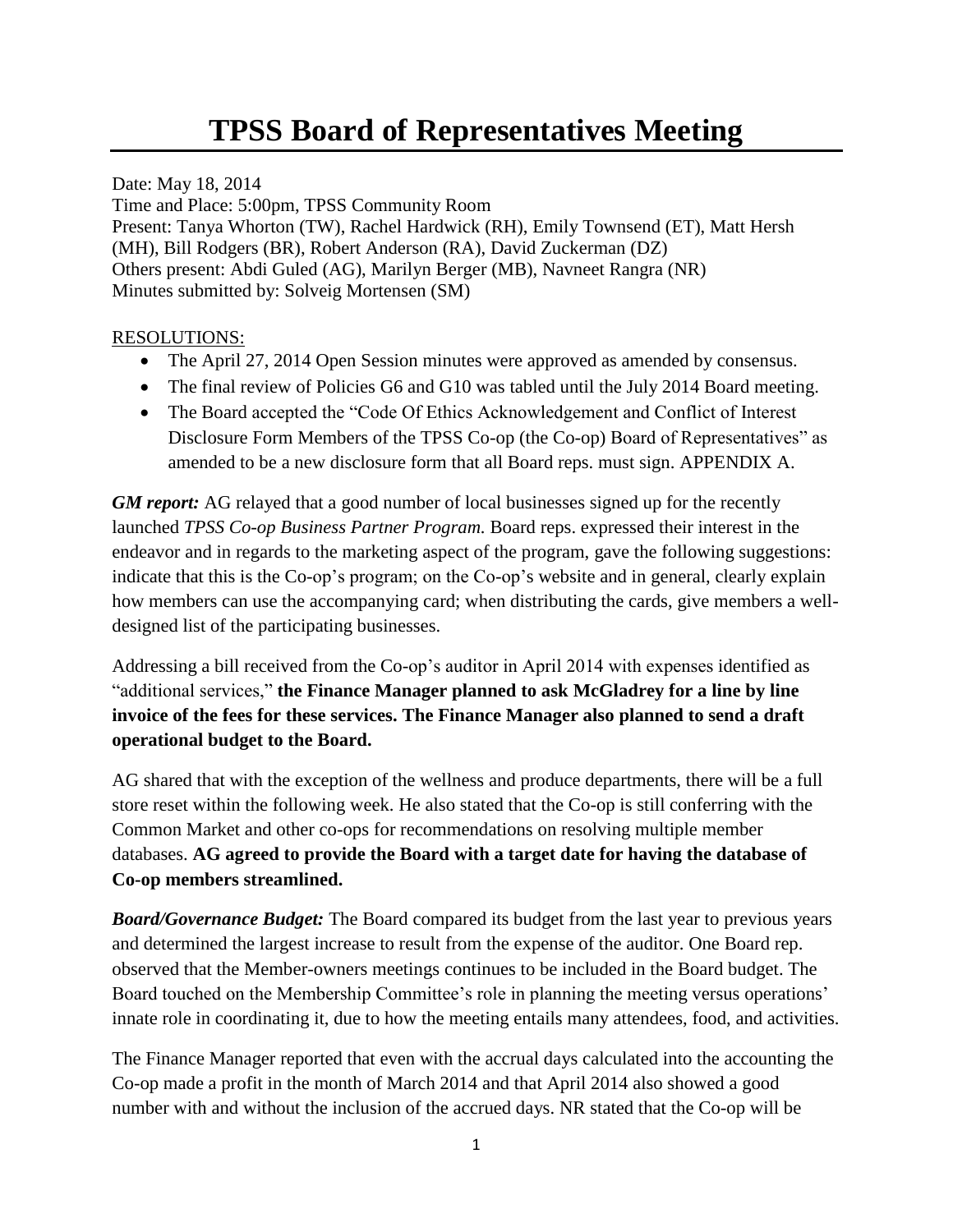doing the accounting with the accrual method until ADP begins doing it automatically. In answer to one Board reps. question re: why the April 2014 sales were not as strong as the March 2014's, the GM talked about all the promotional store events that occurred in March.

*Open Member Forum:* AG explained that the City designated two parking spaces in the lot next to the Co-op as "reserved all day for vendors." ET shared feedback from several members: on Sundays, the Co-op is often out of stock of a number of products; the Co-op could offer more local produce; in the expanded store, the co-op might carry bulk shampoo and baking soda and have wider aisles, solar panels, wifi, big trees, and a credit union. DZ passed on a member's suggestion for the presence of a *meat* CSA, North Mountain Pastures, at the Co-op and relayed that the group will request only outdoor space. The Board acknowledged how some grocery stores allow CSAs store space and gave feedback about having more meat products available at the Co-op. The GM noted that the Co-op is currently making efforts to increase more local meat.

*GM Monitoring:* In discussing the monitoring of policies L-1 and L-9, the GM confirmed that the Co-op sponsored series of lectures started well and that the programs introduced by the Coop's Marketing Manager have been cost effective and worthwhile.

*Board Monitoring:* In reviewing Policy G6, Directors Code of Conduct, the Board planned to consult Thane Joyal (TJ), the Co-op's CDS consultant, for her interpretation and understanding of G6.2.3. The Board agreed to revise the wording in policy G10, so the last line of G10.2 states: "In the event of a new hire, a probationary review will also be conducted no earlier than 90 days and no later than 180 days from date of hire."

**Proposed New Confidentiality Forms:** TW summarized how in the May 8<sup>th</sup> meeting with Bill Gessner, Mr. Gessner stressed the importance of confidentiality and staying vigilant about confidential materials. She also shared TJ's direction for executive sessions to be Board only, for the Board to document just the attendance, date, and outcome in executive sessions (giving management the outcome as needed) and to stop printing executive and closed session minutes.

*Confidentiality Form:* The Board reviewed the draft "Code Of Ethics Acknowledgement and Conflict of Interest Disclosure Form Members of the TPSS Co-op (the Co-op) Board of Representatives." In determining whether candidates for the Board will also need to sign this form, the Board decided that it should be included in the nominations packet to inform new candidates of the Co-op's expectations for disclosure. **Board reps. planned to sign the form at the Board retreat and review any disclosures at the July 2014 Board meeting.** 

*Membership Committee Update & Member-owners meeting:* ET shared that she is the acting Chair of the Membership Committee. She confirmed that the Member-owners meeting will occur at the Historic Takoma building on June 1 at 1pm and that there will be music and food. The Board reviewed how the main agenda item will be the expansion and that there will be a question and answer session for members. The Board also discussed how members may like to receive a schedule of meetings re: aspects of the expansion that are open for their participation.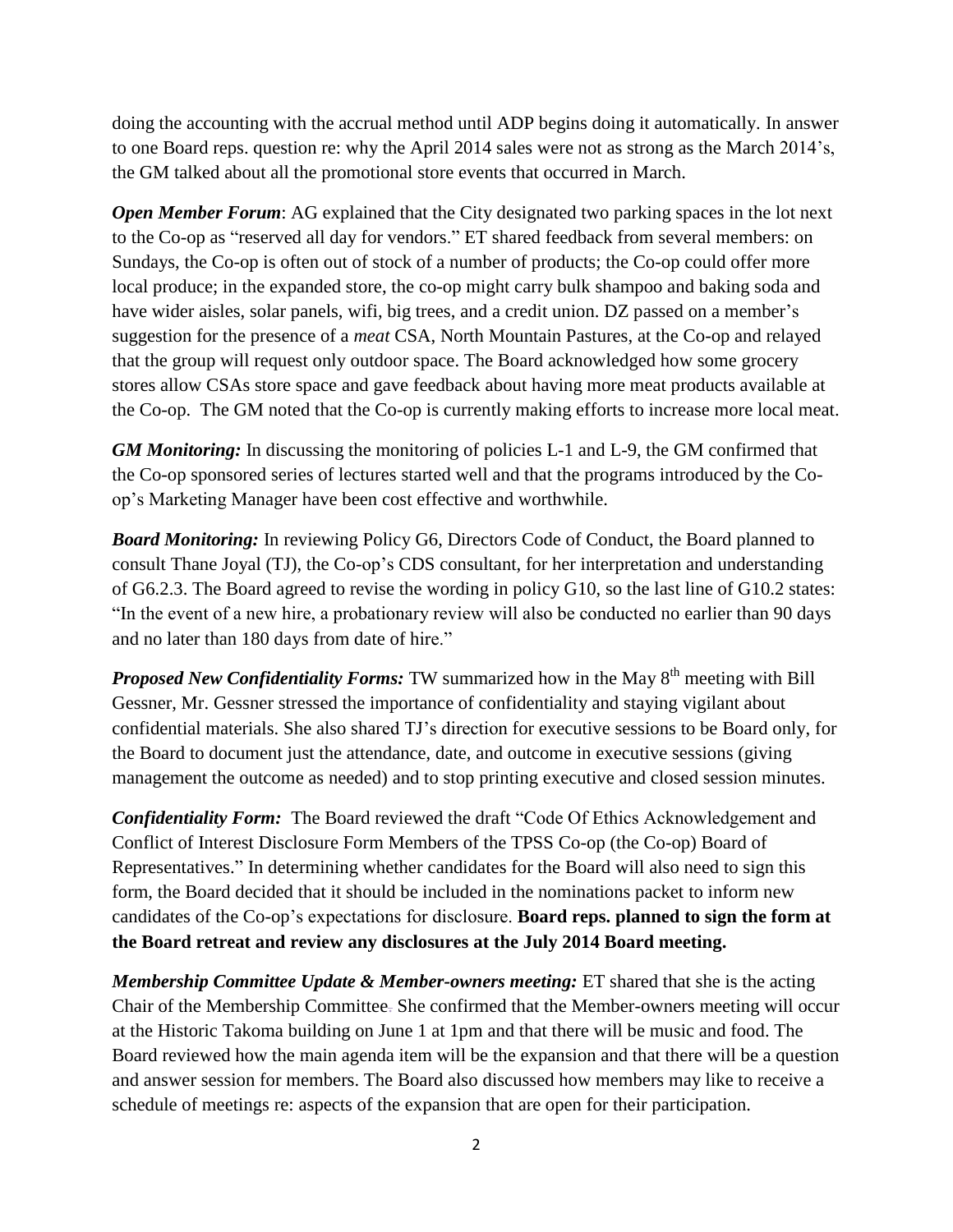*Board Resignations and Recruiting:* TW noted how a good number of Board reps. have left the Board recently and stated that the Nominations Committee spear-heads recruiting, but that Board reps. are also asked to recruit good Board candidates. The Board noted how it is important to find people who have previously been on a board or committee. The Board also discussed how there would be an issue with the number of representatives if another Board rep. left now and that six seats will need to be filled in the next election.

*Proposed Board Training Retreat Agenda:* The Board discussed various items for the retreat's agenda.

Meeting adjourned: 8:45pm

BOARD ATTENDANCE TALLY: Term 2014:

| <u>Rep.</u> | Dec. Jan. Feb. Mar. Apr. May |        |          |          |            |          |
|-------------|------------------------------|--------|----------|----------|------------|----------|
| Anderson    | (new 3/14)                   |        |          | *        | $\ast$     | ∗        |
| Firestone   | ∗                            | ∗      | ∗        | Resigned |            | $\ast$   |
| Gabrielson  | ∗                            | ∗      | $\ast$   |          | Resigned   |          |
| Graves      | ∗                            | ∗      | $\ast$   | ∗        | Ineligible |          |
| Hardwick    | ∗                            | *      | $\ast$   | ∗        | ∗          | ∗        |
| Hersh       | $\ast$                       | $\ast$ | $\ast$   | ∗        | *          | ∗        |
| Rodgers     |                              | $\ast$ | $\ast$   | ∗        | *          | *        |
| Robinson    | ∗                            | ∗      | Resigned |          |            |          |
| Townsend    | $\ast$                       | ∗      | $\ast$   | ∗        | *          | ∗        |
| Whorton     | ∗                            | ∗      | $\ast$   | ∗        | ∗          | *        |
| Yanes       | ∗                            | ∗      | $\ast$   |          | ∗          | Resigned |
| Zuckerman   | (new 3/14)                   |        |          | ∗        | ∗          | *        |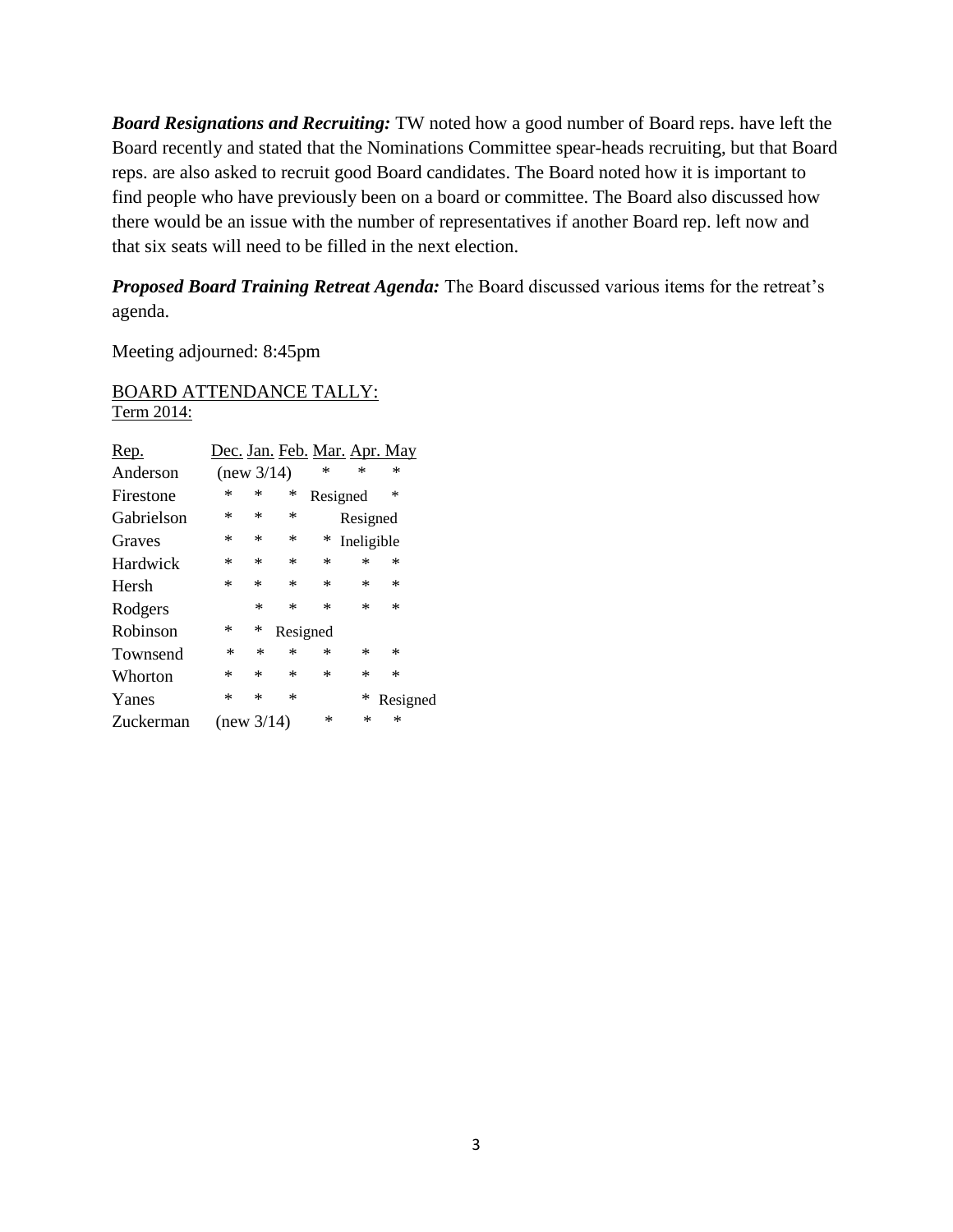#### **APPENDIX A**

# **Code of Ethics Acknowledgement and Conflict of Interest Disclosure Form Members of the TPSS Co-op (the Co-op) Board of Representatives**

Please answer the following questions to the best of your knowledge and provide explanations as necessary. A glossary of key terms is attached for your reference.

Note: Each **annual** cycle represents a new disclosure period; therefore, even if you disclosed a specific activity in a previous period, if it still applies, you should disclose that activity again in the current form.

#### A. *Direct Business Relationships with the Co-op:*

Do you or a family member have or seek to have a direct business relationship with the Co-op?

No.

Yes (Provide explanation in designated space below.)

## *B. Indirect Business Relationships with the Co-op:*

Do you or a family member have any of the following relationships?:

- *a.* Serve as a board member or otherwise volunteer for an organization that does business, or seeks to do business, with the Co-op?
- *b.* Work as an employee or consultant for an organization that does business, or seeks to do business with the Co-op?
- *c.* Have a material financial or ownership interest in an organization that does business, or seeks to do business, with the Co-op?

*Note: If you need help answering this question, the GM can provide you with a list of the Co-op's key providers and vendors. Because the GM's list may not be all-inclusive, if you are aware of another organization, either for-profit or non-profit, for which this question applies, please provide that information as well.*

 $N<sub>0</sub>$ 

Yes (Provide explanation in designated space below.)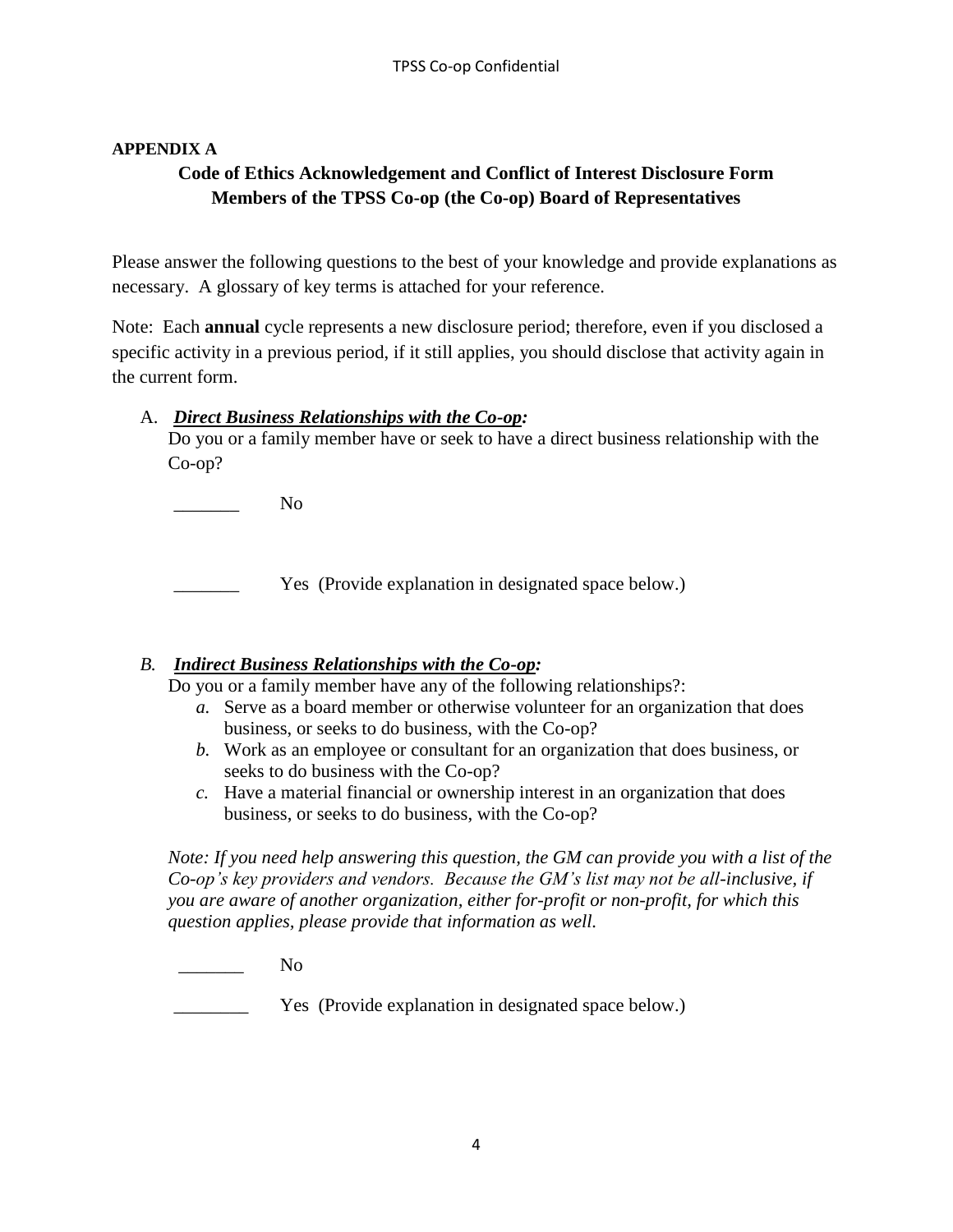*C. Opposing/Competing Relationships with the Co-op:*

Do you have a relationship with an organization that competes with, or has an otherwise adverse relationship, with the Co-op?

*Examples would be if you serve as a board member, volunteer or work for, or have a material financial or ownership interest in an organization whose public policy positions generally are at odds with those of the Co-op, as well as organizations that potentially compete with the Co-op.* 

 $\overline{\qquad \qquad }$  No

Yes (Provide explanation in designated space below.)

#### **D.** *"Dual Loyalties" Relationships:*

Do you have a relationship with an organization that is similar to the Co-op?

*Examples would be if you serve as a board member, volunteer or work for, or have a material financial or ownership interest in an organization that has a similar mission to the Co-op or serves similar consumers.*

 $\overline{\qquad \qquad}$  No

\_\_\_\_\_\_\_\_ Yes (Provide explanation in designated space below.)

#### **E.** *Interpersonal Relationships:*

Do you have any family or business relationship(s) with any other Co-op board member employee (current employee or anticipated new hire)?

\_\_\_\_\_\_\_\_ No

**EXECUTE:** Yes (Provide explanation in designated space below.)

## **F.** *Other:*

Are you involved in any other activities, interests, or relationships that are not covered in the above questions that could be perceived as a conflict of interest with the Co-op?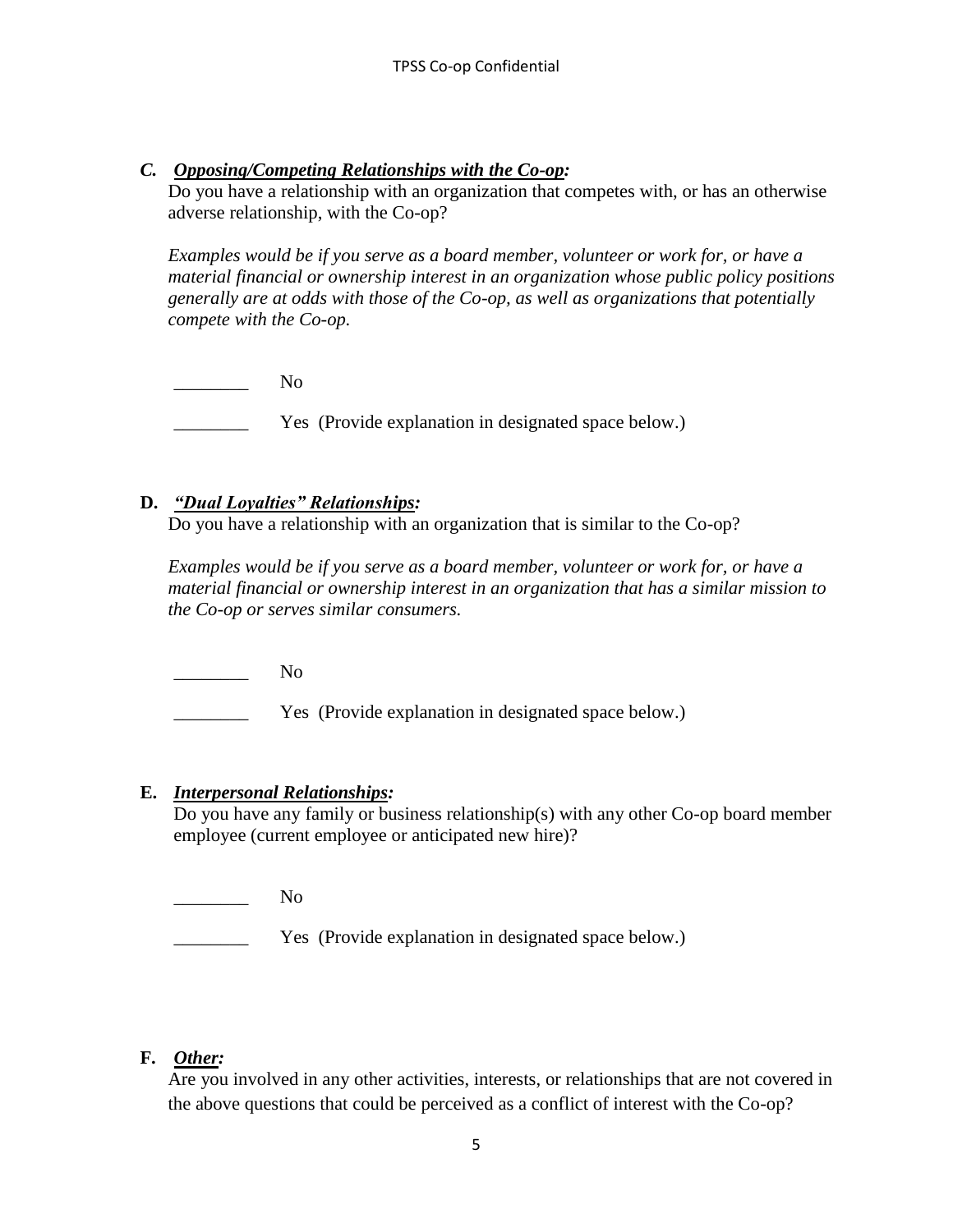*When determining if something should be disclosed, keep in mind situations that could impact the Co-op's reputation. Ask yourself: How would you feel if it were on the front page of the newspaper? How would it be perceived by an outsider?*

\_\_\_\_\_\_\_\_ None **EXECUTE:** Yes (Provide explanation in designated space below.)

#### *Explanations:*

If you answered "Yes" to any of the questions above, please provide an explanation here to sufficiently describe the situation.

**I certify that I have read, I understand, and I agree to comply with the Code of Ethics for Members of the TPSS Board of Representatives. I also certify that the above information is complete and accurate to the best of my knowledge**

Name: \_\_\_\_\_\_\_\_\_\_\_\_\_\_\_\_\_\_\_\_\_\_\_\_\_\_\_\_\_\_\_\_\_\_\_\_\_\_\_\_\_\_\_\_\_\_\_\_

Signature: \_\_\_\_\_\_\_\_\_\_\_\_\_\_\_\_\_\_\_\_\_\_\_\_\_\_\_\_\_\_\_\_\_\_\_\_\_\_\_\_\_\_\_\_\_

Date: